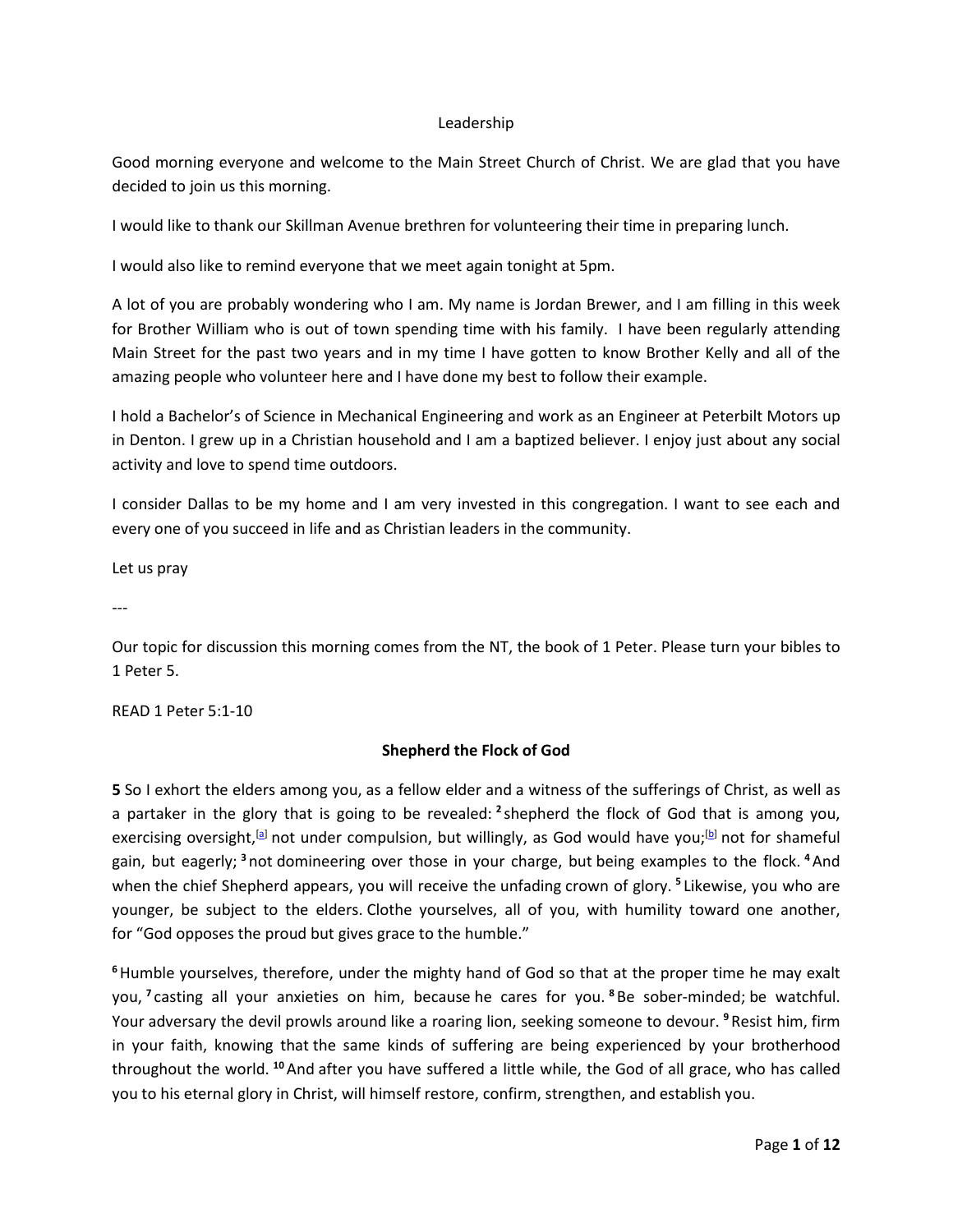Take note of these key word Shepherd in verse. Keep them in mind as we walk through today's lesson.

As you might have noticed the title of this passage is called **Shepherd the Flock of God.** Its context is church *Elders.* However, I would like to plunge even deeper into this subject. After all, aren't we all called to a higher purpose? I encourage ya'll to read this passage in a much broader sense, think of it as a spring board to this:

# **To be a Christian is to be a Leader.**

Eldership is the biblical 'top of the ladder' when it comes to leadership, but do you think something like that is born overnight?? No! Of course not. It is the culmination of a life's work.

But where do we tend to looks for leaders, the top right? But let me tell you church, it doesn't start with Elders, Governors, Presidents, CEOs, Managers, or even THOSE ON STAGE. It starts out in the back! It starts in the pews!

In Zachariah 4 the bible says

"Do not despise the day of small things."'

It is a plea to NOT run with the crowd and become guilty of its foolish judgments. Believe me church, there were many who needed this warning. Being long accustomed to the traditional opulence and glory of their kings, and the grandeur of the first temple, many of the Israelites wept when they first witnessed the foundations of Zerubbabel's temple. However, the completion of that temple would serve as the cornerstone. That, in time, the true temple—the Church of Jesus Christ—would be built of whom God said, "He shall build a house for my name, and I will establish the throne of his kingdom forever" (2 Samuel 7:13).

The bible provides PLENTY of examples on not only why we should WANT to be leaders but why we are CALLED to be leaders. For starters we are made in the image of the one true God, our Chief Shepherd.

<sup>26</sup>Then God said, "Let us make man<sup>[h]</sup> in our image, after our likeness. And let them have dominion over the fish of the sea and over the birds of the heavens and over the livestock and over all the earth and over every creeping thing that creeps on the earth."

**<sup>27</sup>**So God created man in his own image, in the image of God he created him; male and female he created them. (Genesis 1:26-27)

Scripture's story of shepherding begins in earnest when God brings his people up out of Egypt, guides them through the wilderness for forty years, and leads them safely into their own land. Psalm 77:20 declares, "You led your people like a flock / by the hand of Moses and Aaron."

Like a shepherd, God was personally present with his people (Ex. 33:15–16). Like a shepherd, God protected his people (Num. 14:7–9; Deut. 23:14). Like a shepherd, God provided for his people. He fed them (Ps. 78:19,105:40–41). He healed them (Ex. 15:26; Num. 21:8–9).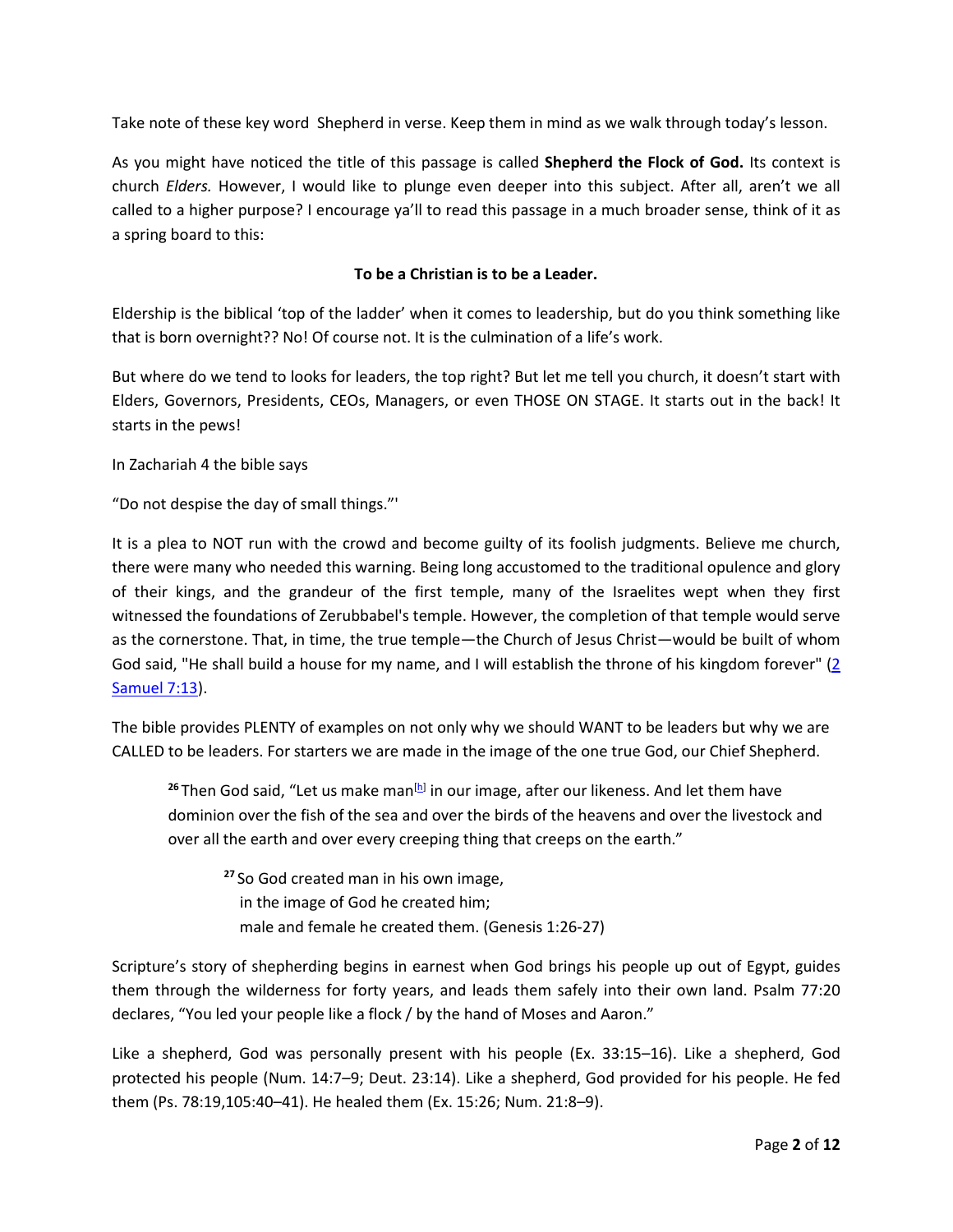Like a shepherd, God gently, and tenderly drew his people along:

I led them with cords of kindness, with the bands of love, and I became to them as one who eases the yoke on their jaws, and I bent down to them and fed them. (Hos. 11:4)

In all this, God shepherded his people through Moses, the leader he called to shepherd them at the Burning Bush.

 9 And now, behold, the cry of the people of Israel has come to me, and I have also seen the oppression with which the Egyptians oppress them. 10 Come, I will send you to Pharaoh that you may bring my people, the children of Israel, out of Egypt." 11 But Moses said to God, "Who am I that I should go to Pharaoh and bring the children of Israel out of Egypt?" 12 He said, "But I will be with you, and this shall be the sign for you, that I have sent you: when you have brought the people out of Egypt, you shall serve God on this mountain." (Exodus 3:9-12)

Called leaders are those that are called by God to do His work. They are leaders that maybe were not qualified to be leaders, but God chose them and set in them great works to enhance His kingdom. Moses was not the only Called leader of the OT, there were many others such as Jeremiah, Job, Gideon, and Samuel.

God also uses Brave leaders. Brave leaders are those that step up and can be courageous in dangerous situations when others would not think about stepping up. Brave leaders are those that stand up for what they believe in and know what is right and do not back down.

Elijah had the courage to speak to the evils of his day and defeat the prophets of Baal. His sarcasm showed his disdain for those who had forsaken God. In every effective leader's life, there is a time for love, but also a time for courage. It may not come quickly. It will, however, come eventually.

Anointed leaders are those that become kings, prophets, priests, or otherwise dedicate their lives to God. Anointed leaders are consecrated in a ceremony with oil. These leaders are anointed to symbolize the introduction of a divine influence. Anointed leaders are called by God to rule over a nation and are to show the people God's glory and His kingdom. See what the bible has to say about anointing in Exodus 30:

25 Prepare a holy anointing oil, blending them like a skilled perfume maker to produce the holy anointing oil. 26 Use it to anoint the meeting tent, the chest containing the covenant, 27 the table and all its equipment, the lampstand and its equipment, the incense altar, 28 the altar for entirely burned offerings and all its equipment, and the washbasin with its stand. 29 Make them holy so that they may be perfectly holy. Whatever touches them will become holy. 30 Then anoint Aaron and his sons and make them holy to serve me as priests. 31 Say to the Israelites: This will be my holy anointing oil in every generation.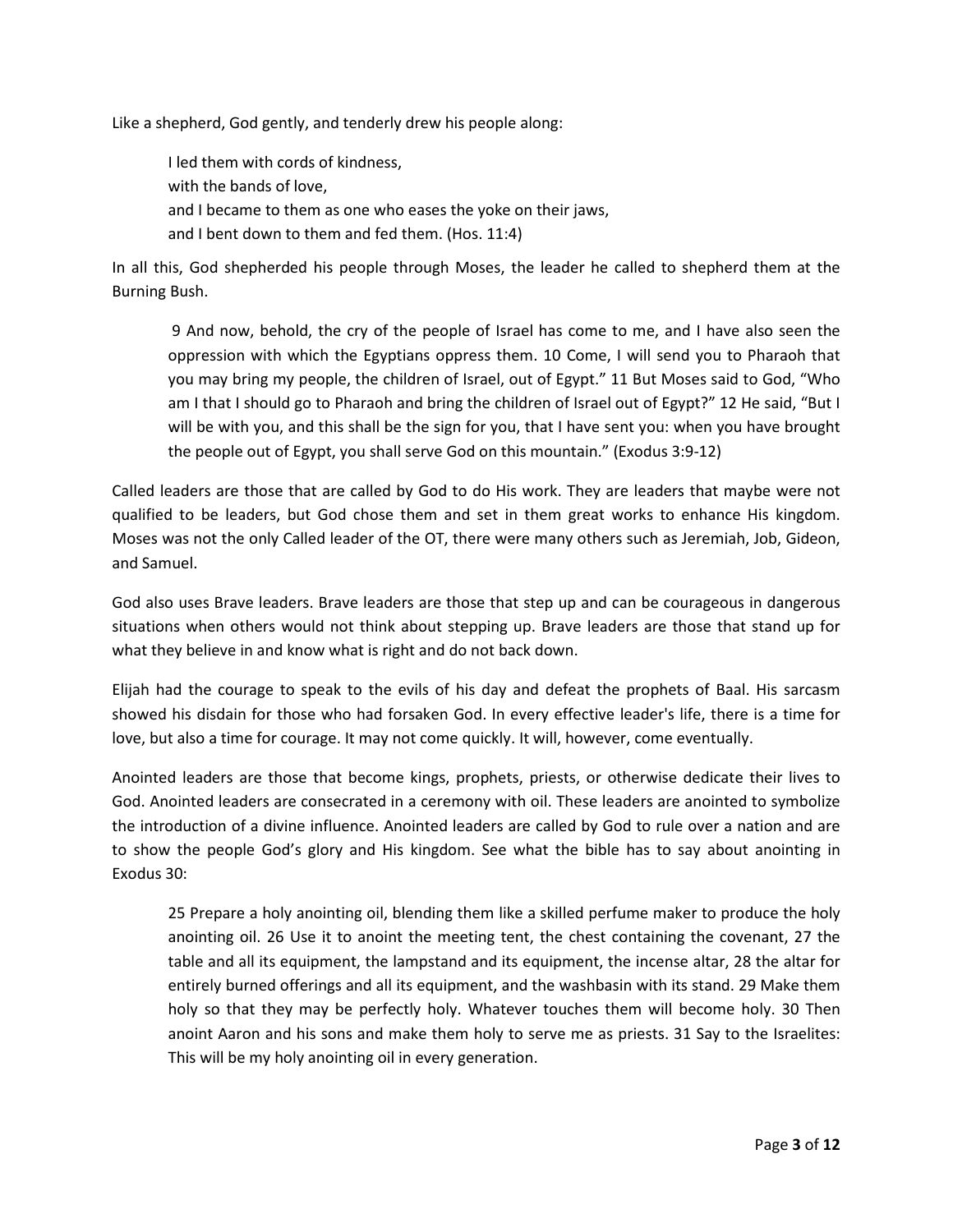David, was one of these anointed Kings. The Lord took David from shepherding sheep and made him shepherd of Israel (2 Sam. 5:1–3, 7:8). The psalmist declares,

He chose David his servant and took him from the sheepfolds; from following the nursing ewes he brought him to shepherd Jacob his people, Israel his inheritance. With upright heart he shepherded them and guided them with his skillful hand. (Ps. 78:70–72)

Just as David tenderly nurtured the sheep under his care, so, in the main, he led Israel responsibly and compassionately, shepherding them in integrity and wisdom.

Yet God himself remained the true shepherd of Israel. Israel confessed, "For he is our God, / and we are the people of his pasture, / and the sheep of his hand" (Ps. 95:7). And David, God's appointed undershepherd, proclaimed his trust in God's provision, protection, and guidance in Psalm 23.

Who is this shepherd whom God sets over his people today? Jesus, The Good Shepherd. Jesus had compassion on the crowds because they were harassed and helpless, sheep without a shepherd (Matt. 9:36). Jesus is the good shepherd who came to give abundant life to God's sheep (John 10:10), who lays down his life for God's sheep (v. 11, 15), who knows his own sheep (v. 14), who gathers all his sheep into one flock (v. 16).

In 1 John 2:27 we learn that we are the anointed of God because of what Jesus did on the cross.

"And as for you, the anointing which you received from Him abides in you, and you have no need for anyone to teach you, but as His anointing teaches you about all things, and is true and is not a lie, and just as it has taught you, you abide in Him"

And also in 2 Corinthians 1:21-22

21 And it is God who establishes us with you in Christ, and has anointed us, 22 and who has also put his seal on us and given us his Spirit in our hearts as a guarantee.

So you see church, we are CALLED to be leaders because we are made in the image of God and because we have been anointed by Christ.

We are even called to be imitators of God in Ephesians 5:

Therefore be imitators of God, as beloved children.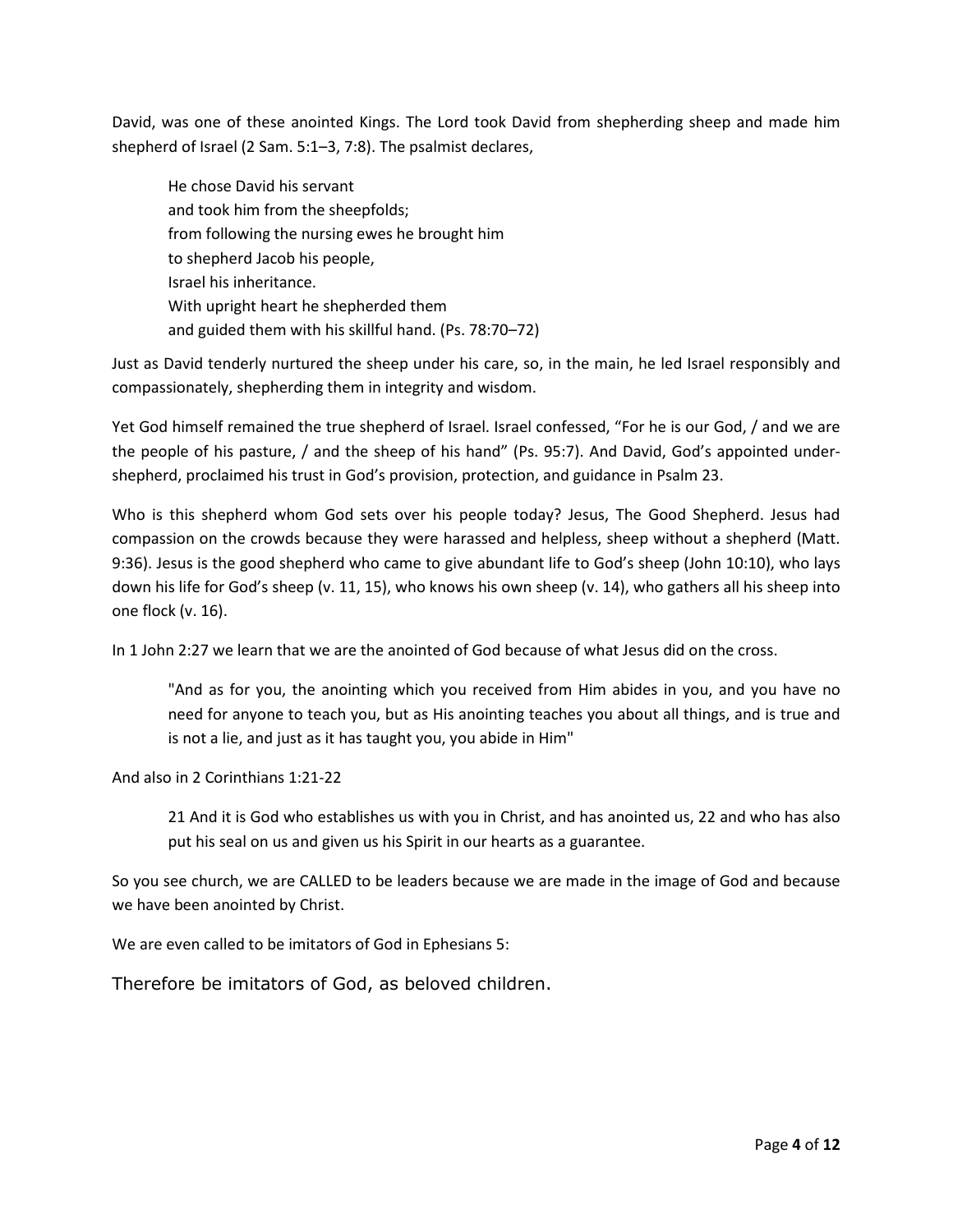#### **SHEPHERDING LIKE THE CHIEF SHEPHERD**

Luckily the Bible also tells us how to be Leaders, both directly and through examples.

#### **Good Leaders are faithful.**

We don't know much about Abraham's background. We do know that his family were idol worshippers (Josh. 24:2), so he did not grow up worshipping God.

Miraculously Abraham entered into a relationship with God who called him to risk everything by leaving his family and country to settle on the other side of the known world. He had to leave behind his land, his family support, his language, in fact everything that was familiar to him.

God's call came with some great promises (see Gen. 12:2-3), but don't think that there wasn't a huge cost and risk for Abraham. He willingly ventured off into the unknown trusting that God's hand was on his life and that God would do as he had promised.

That's faith! No wonder Paul paints Abraham as the "father of those who have faith" (Rom. 4:11-12). He trusted God when there was little to go on. He had no history of God's work to check out. No he just believed God's promises and stepped out.

Faith and risk are vital to Christian leadership. God calls us out of our comfort zone and asks us to lead people to a place that we ourselves don't know. Sometimes we fail. Abraham certainly didn't get it right every time. But as we hold on to God's promises and leading (by the skin of our teeth), we find ourselves trusting and believing God.

#### **Good leaders persevere.**

Moses had a brilliant preparation for leadership in Pharaoh's court. He would have had the best training and the best resources. But then he messed up his chance to make a difference, so that he couldn't really take a leadership role among his own people until he was 80. Kind of late to start. And by then he was reluctant. Who could blame him? I plan to be well and truly retired by the time I'm 80.

But God convinced him that he was the person for the job, so he gave it a shot. Overall it went rather badly. Oh he did lead Israel out of Pharaoh's clutches, but that's as far as they got. The Israelites were a stubborn, lazy bunch of whiners who were almost impossible to lead.

So for 40 years (that's right, Moses led until he was 120), they wandered around in the wilderness in the no-man's-land between affluent Egypt and fertile, but occupied, Canaan. They just kind of did nothing. God looked after them physically, but there wasn't really anything else to do. It was like a whole nation on unemployment benefits for life. They were supposed to invade Canaan, but they lacked the backbone. They sweated it out in the desert until God could weed the whiners out and raise up a courageous, new generation.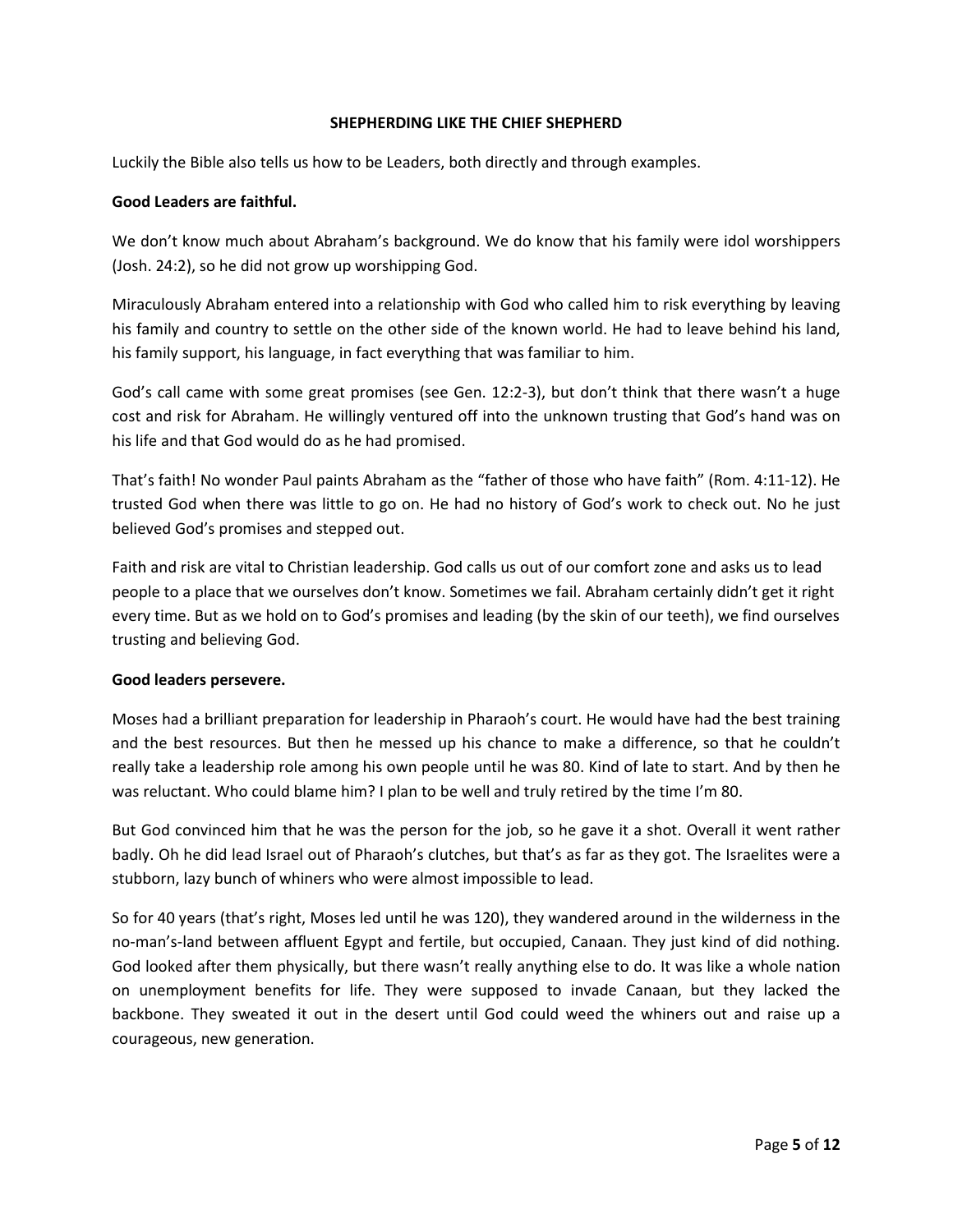Yet despite the discouragement and frustrations, Moses persevered. He had his moments of course, but he wasn't going to abandon the task God had called him to. He never made it into Canaan, but he was there cheering them on to the end.

I once asked one of my mentors how he survived some of the critics and difficult people he had faced in leadership. He said to me, "I outlasted them!"

Don't give up. Hang in there. And if you need some encouragement, study of Moses. You will find that things could be worse.

# **Good leaders are courageous**

Joshua took over the leadership of Israel from Moses. The whiners had died off, but the new generation was raw and inexperienced. Their life had been spent wandering around in a desert. They certainly weren't a well-trained, disciplined, experienced, fighting force. By the time Joshua became leader they had fought in a few skirmishes, but still, the thought of invading and conquering a land of "powerful people" in "fortified cities" (Num. 13:28) must have seemed like a pipe-dream.

But Joshua was no ordinary leader. Forty years before, when he had originally spied out this new land of Canaan and seen the strength of the people living there, his response (with Caleb) had been, "We should go up and take possession of the land, for we can certainly do it" (Num. 13:30). He was no shrinking violet. He was a man of courage.

Nothing had changed. Now standing on the edge of this immense challenge with his raw recruits, Joshua gets God's call: "Moses my servant is dead. Now get ready to cross into the land I am about to give you. I will give you every place where you set your foot, as I promised Moses. No one will be able to stand against you. I will never leave you nor forsake you" (Josh. 1:2-5).

This promise to Joshua has inspired many Christian leaders, including myself. God has always done great things through leaders who believed his promises and courageously pursued them despite the difficulties and opposition.

Courage is necessary for Christian leadership because what God is calling you to do is always beyond your own abilities and will always be met with opposition. Discouragement is always a threat. There is no way that any sensible assessment would have given Joshua a chance of taking Canaan. And it's the same for you.

So Joshua courageously entered Canaan with God's words ringing in his ears, "Be strong and courageous. Do not be terrified; do not be discouraged, for the Lord your God will be with you wherever you go" (Josh. 1:9). And you know what happened!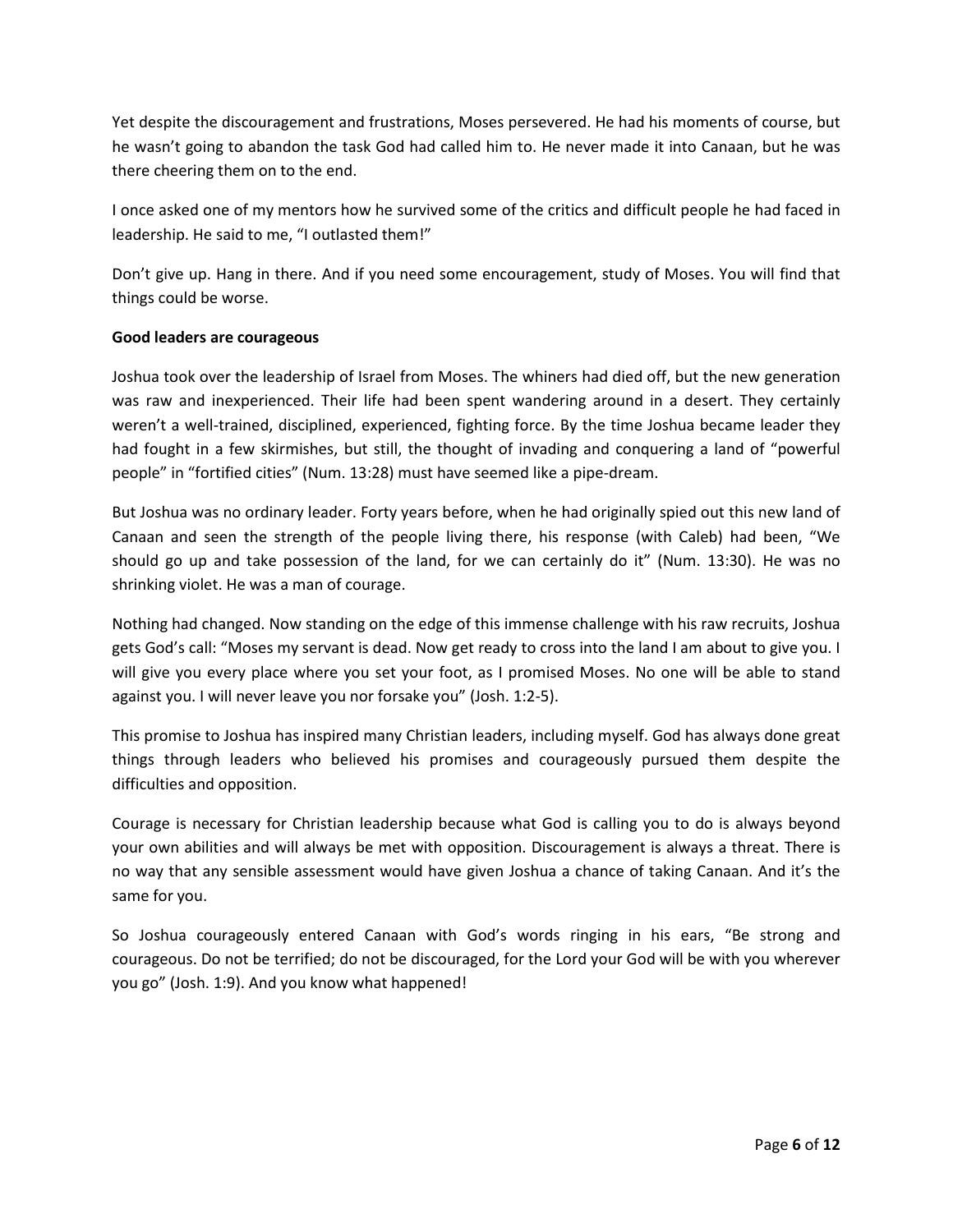# **Good leaders have a heart of God**

When God chose David, he said that he would look for a man "after his own heart" (1 Sam. 13:14).

Now I can't nail down exactly what it means to have a heart like God's. But from David's life, I think it's got something to do with passion to see God honored, desire to please God, and willingness to give everything to following God.

I'm certainly pleased that it has nothing to do with perfection. Most of the biblical material on David describes his failures and problems. There is no attempt to paper over his flaws and turn him into some matchless leader. He made plenty of mistakes and suffered through the consequences.

But under his brokenness was a heart that pumped for God. He gave everything he had and nothing would stop him. One day as a young teenager he arrived in the Israelite camp with sandwiches from daddy for his big brothers in the army. Hearing the taunts of the massive Philistine champion Goliath, and seeing the terrified Israelite soldiers, he made this offer: "Let no one lose heart on account of this Philistine; your servant will go and fight him… The Lord who delivered me from the paw of the lion and the paw of the bear will deliver me from the hand of this Philistine" (1 Sam. 17:32, 37). Now that's God's heart!

God is still on the lookout for leaders with his heart  $-$  guys and girls who will deeply love him and passionately pursue his honor no matter what the cost. That kind of heart is unstoppable.

### **A good leader Prays.**

In terms of sphere of influence in their own time, Daniel was probably the greatest leader in the Bible. He not only had prominent roles in successive Babylonian regimes (Dan. 2-5), but also was a significant early player in the Persian empire that followed (Dan. 6).

Not bad for a refugee whose country was wiped out by the Babylonians. To make such an impact in cultures that were unfamiliar and pagan, Daniel must have had great leadership skills and standing. I mean rising to the top leadership in your own country is tough enough. But becoming the right-hand man to a foreign emperor (2:48) that ruled the known world would take incredible ability.

Daniel obviously worked hard and must have been greatly gifted (1:20), but I get the impression that it was Daniel's prayer life and intimate relationship with God that set him apart. For example, the author of Daniel makes it clear that his outstanding abilities came directly from God (1:17) and that God gave him his insights (2:27-28).

When Daniel was being scrutinized for any imperfection or weakness that could be used to discredit him, it was his obvious prayer life (6:10-11) that stood out to his critics. The conspirators "went as a group and found Daniel praying and asking God for help."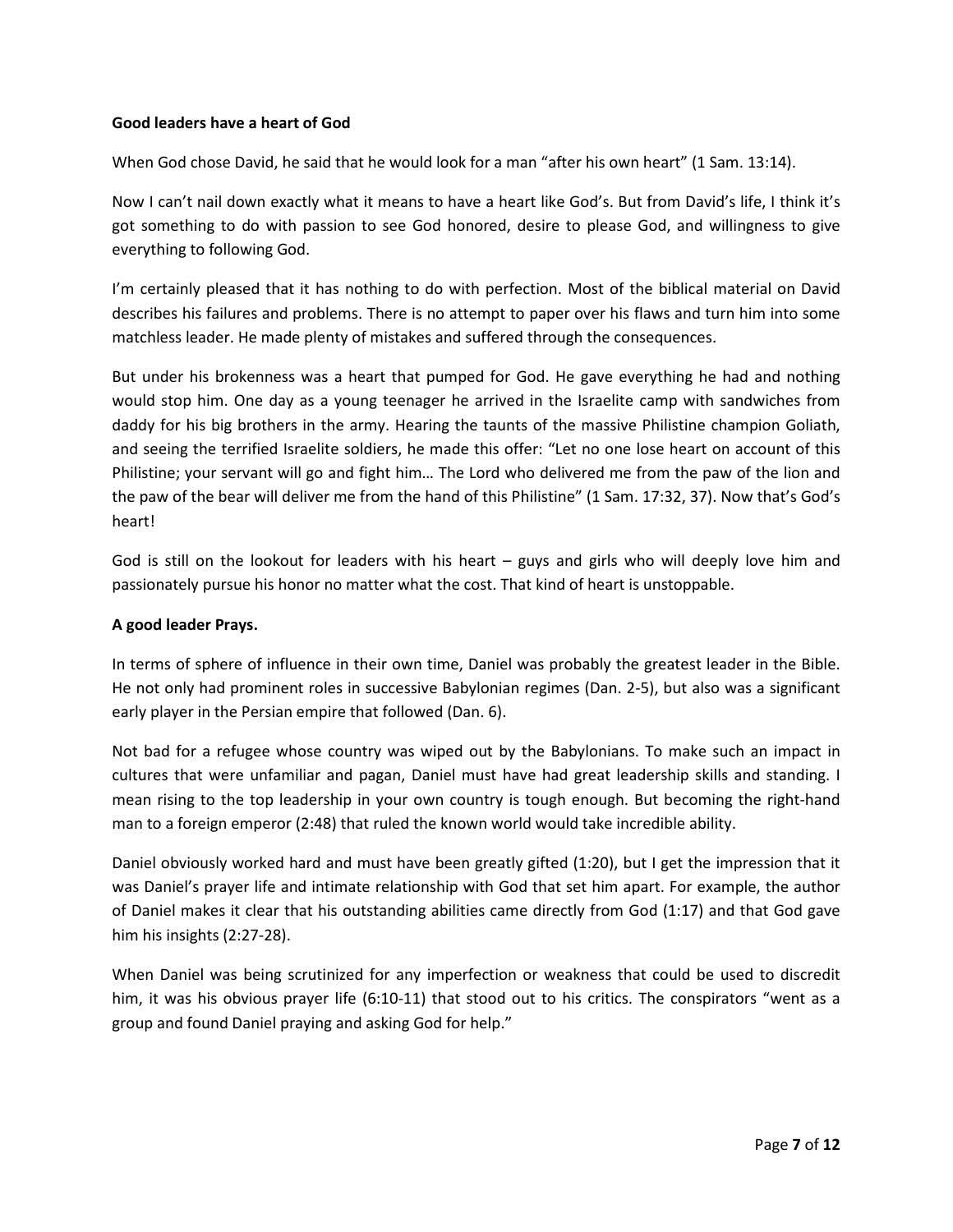In some ways this is surprising. Daniel probably had a more challenging organizational job than any other biblical leader. You would think that he had little time to spend with God when he had so many pressures and demands. Yet we know that "three times a day he got down on his knees and prayed, giving thanks to his God" (6:10). Daniel's leadership was centered around prayer.

You can push yourself hard, but ultimately the significant work will be done by God. So the more you are in touch with his plans and power, the more you will see happen through your life.

----

Leaders are to feed their people with the Word, exhorting them in sound doctrine (Tit. 1:9–10), proclaiming to them the whole counsel of God (Acts 20:27). Leaders are to lead their people by providing a godly example (Heb. 13:7). Leaders are to care for their people by tenderly providing whatever counsel, help, and encouragement they need.

In a word, Leaders care. They don't just care about their people, they care for them. They know them. They seek them out. They give their people what their souls need, even when the people themselves don't know or want what they most need.

Have you ever considered that our current ministry is the fulfillment of a prophecy? Remember that God promised to set many shepherds over his people when he set his supreme Shepherd over them (Jer. 23:4, 5). These shepherds would feed the world with the knowledge of God and its understanding (Jer. 3:15).

-------

And to those that do not think they are leaders consider this: We are all leaders in some way. Spouses, Families, Jobs, Church, Community, and lest we forget Ourselves

Faith isn't a spectator sport. The influential Christians we remember throughout history were the men and women who would not wait on the sideline when there was work to be done. They realized that Jesus didn't just save us from something. He saved us for something. He has a mission, and His church and His people are part of it.

So then you must ask, what is stopping you?

To want to be a leader is asking for trouble. For we know that "To whom much is given, much will be required (Luke 12:48).

As we go up in levels of leadership and we begin to develop more responsibility we also begin to embrace more: Pressure, Problems, and Adversity

It bring new challenges bring but also new opportunities. When you say "I can take this" you are really saying that you don't want to go any higher. You are rejecting the call to move forward. Because moving forward and moving up means more challenges.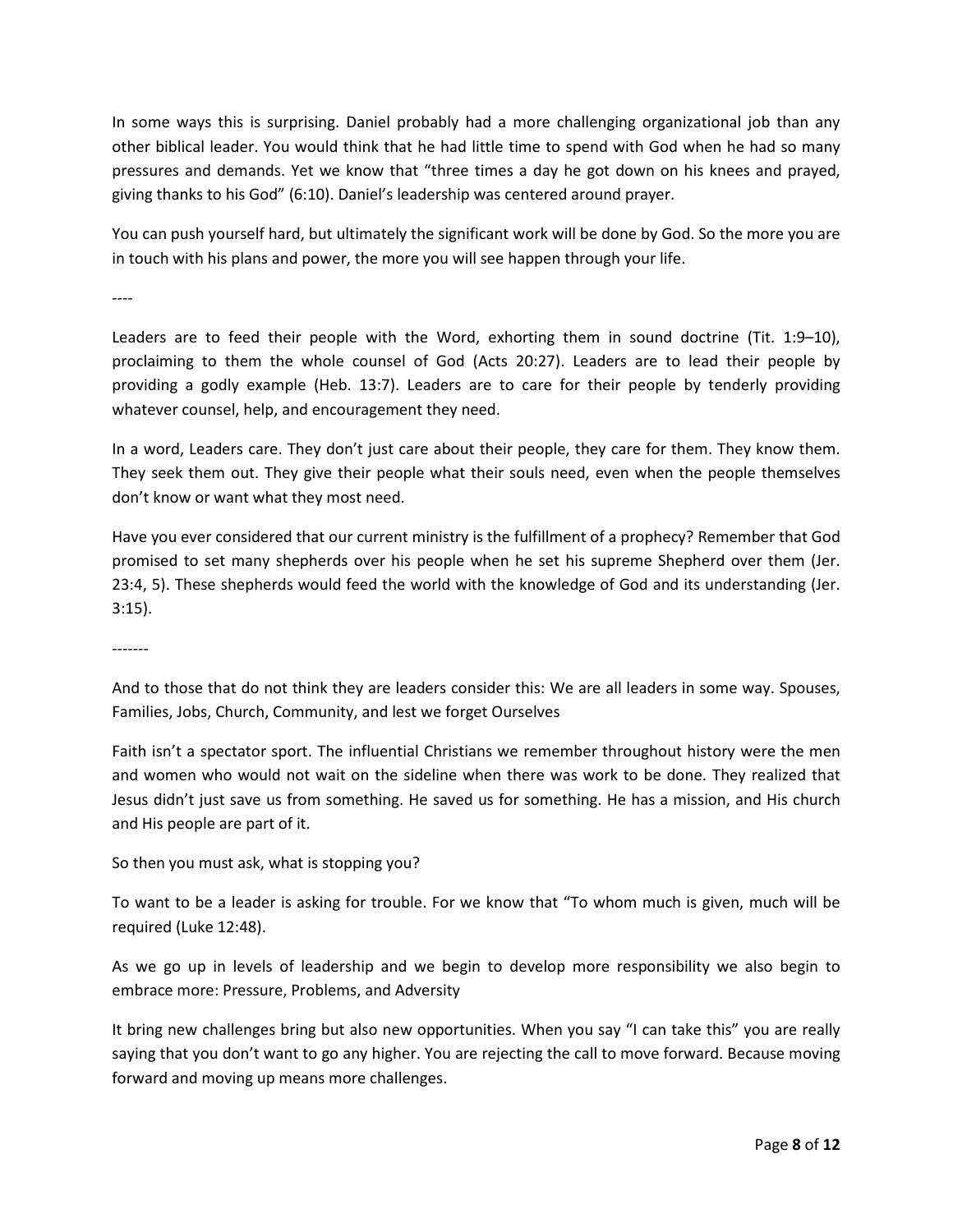The problems you face today are the ones training you for the next level. But only if you don't let it break you, and you master the situation. When you learn how to manage it ALL then the doors swing open.

God moves us in steps—not the elevator. This prevents us from fully breaking, God leads us.

**<sup>13</sup>**No temptation has overtaken you that is not common to man. *<sup>w</sup>*God is faithful, and *<sup>x</sup>*he will not let you be tempted beyond your ability, but with the temptation he will also provide the way of escape, that you may be able to endure it. (1 Cor 10:13)

When you "plateau" it is time to move to the next level. Continuous improvement – "6σ". And this is a common theme we all know… did we stop at the chariot, the horse and buggy? No, today we have car... even airplanes.

When you complain at where you are you do like Israel, you wander around the wilderness because you are not eligible to make the promotion because you grumble about the level you are on right now, you are canceling out the opportunity you have.

Say thanks to God for the hardships. What doesn't kill you makes you stronger. See Paul's example in 2 Corinthians:

8 For we do not want you to be unaware, brothers,<sup>[b]</sup> of the affliction we experienced in Asia. For we were so utterly burdened beyond our strength that we despaired of life itself.**<sup>9</sup>**Indeed, we felt that we had received the sentence of death. But that was to make us rely not on ourselves but on God who raises the dead. **<sup>10</sup>**He delivered us from such a deadly peril, and he will deliver us. On him we have set our hope that he will deliver us again.

# **SHIFT**

You don't have to have a title or office to be a leader. "If your actions inspire others to dream more, learn more, do more and become more, you are a leader."

Jesus Calls the First Disciples – Luke 5:1-11

5 On one occasion, while the crowd was pressing in on him to hear the word of God, he was standing by the lake of Gennesaret, 2 and he saw two boats by the lake, but the fishermen had gone out of them and were washing their nets. 3 Getting into one of the boats, which was Simon's, he asked him to put out a little from the land. And he sat down and taught the people from the boat. 4 And when he had finished speaking, he said to Simon, "Put out into the deep and let down your nets for a catch." 5 And Simon answered, "Master, we toiled all night and took nothing! But at your word I will let down the nets." 6 And when they had done this, they enclosed a large number of fish, and their nets were breaking. 7 They signaled to their partners in the other boat to come and help them. And they came and filled both the boats, so that they began to sink. 8 But when Simon Peter saw it, he fell down at Jesus' knees, saying, "Depart from me, for I am a sinful man, O Lord." 9 For he and all who were with him were astonished at the catch of fish that they had taken, 10 and so also were James and John, sons of Zebedee, who were partners with Simon. And Jesus said to Simon, "Do not be afraid; from now on you will be catching men."[a] 11 And when they had brought their boats to land, they left everything and followed him.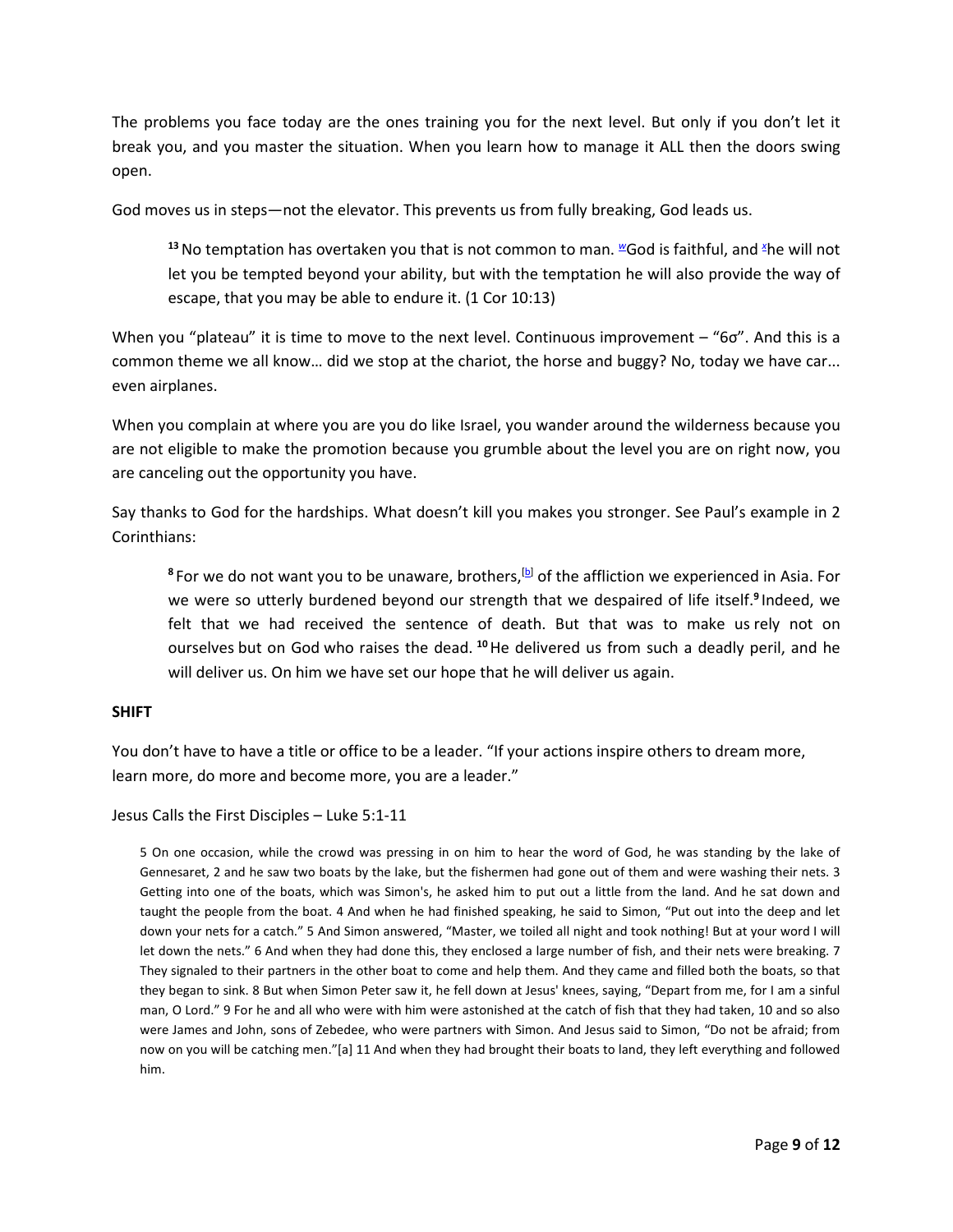- Luke 5:1-11  $\rightarrow$  Jesus calls the first disciple Simon Peter (at this time just a businessman)
	- o "Washing nets" done for the day, given up
	- o "Toiled all night" no fish, failure
	- o It takes great faith after failure to try again.
	- o God rewards faith, don't give up. Keep trying

Some of you are still washing your nets when the word says "try again"

Those who have lost everything, if you think your life is over there are things that God can teach you that can get you back in the game again . Not only restore what you lost, but pull you out more than what you are prepared to receive.

What really stops us from taking the lead a lot of time is not the lack of talent, resources, or education. Those attributes alone are not the answer, but do not mistake their importance.

What stops us a lot of times is ourselves. When you see those that are doing better than you .. don't be jealous or bitter, but rather challenge yourself—your belief system—and ask yourself "What is stopping me from obtaining that?".

It's a shame to live long and make no progress. I don't know about you but I want to have progress in every area of my life.

Is there anyone here who wants to move up? So I ask again, what is stopping you?

- The fear of failure
	- o Many don't go as far as they could because they have apprehensions that they will not reach their goal. So rather than to try and risk failure they will stay put and not try and therefore not fail.
		- Im not gonna buy a house bc I might lose it, Im not gonna get married bc I might get a divorce, Im not gonna apply for that position because I might not get it. THAT'S MADNESS,
			- Internal conflict. Have you given yourself permission to succeed?? Or are you so intimidated by the fear or failure.
- Intimidated by Success.
	- o You will reach your goal but some disaster will happen.
	- o I want it but I don't want all the problems and pressures that come with it.
		- **When you do this you reject God's opportunity.** 
			- Left with the hope of magic: You say: I am gonna stay down here where its comfortable and in some kind of magical way I'm gonna get a blessing like I'm up here while I'm staying down here.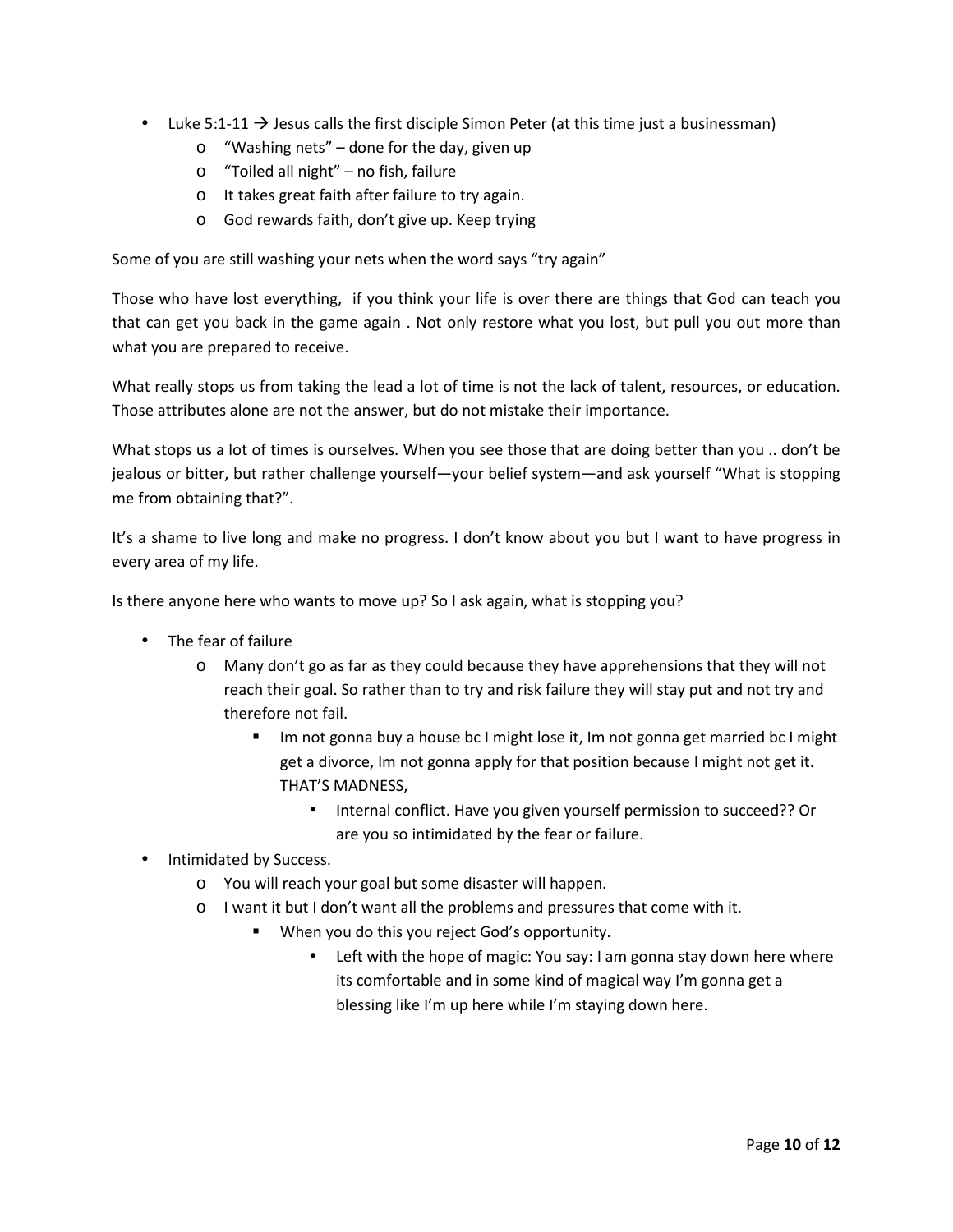- "I don't deserve it"
	- o This often comes from people around you who have convinced you that you are a failure. They tell you things that limit you.
	- o To this I say, don't be defined by others. Be defined by yourself!
- "I don't want to stand apart, I want to fit in, "I want to be ordinary"
	- o I'm afraid I will become a target. And you will.
		- If you take the lead you are a target
			- But even though they are shooting at you does not mean they shot you
				- o "The valley of shadow of death, but I will fear no evil"
			- Job 13:15 Though he slay me, I still trust in him"
- Social change
	- o The fear of rejection, loneliness, or a sell out
		- I don't wanna be rejected by my "people"
		- - Minorities
			- Clanish survival mechanism "We have to stick together" mentality
			- Watch out for the "we's"—"We" people, will control you and will make you miss out on the best opportunity for you
- Fleeting "my success will be temporal, and I will not be able to sustain it"
	- o Performance anxiety, "it won't last"
	- o You won't get back out on the boat and "throw a net", because it won't happen again.
- Perfectionism
	- o I will have to behave as if I am perfect and I am not.
	- o Simon Peter when he saw the power of god, he saw the blessing and the power to destroy him.
		- Why, because I know I've got imperfections!
	- o So what, are you gonna be secretly talented?!?
	- o I'm more concerned with my reputation than I am with my progress.
	- o Newsflash: EVERYBODY HAS ISSUES
- **Besiegement** 
	- o I will be besieged by others wanting things from me
	- o I don't want all the controversy
	- o You will do crazy things to show people you are still who you were, just to be accepted.
		- People will pressure you to stay low

The inability to manage these fears creates self-sabotaging situations. Where you are incapable of moving forward. It makes you a chronic under achiever. Locked to a system where you can't get out of, and all because of internal conflicts.

The one who conquers, I will grant him to sit with me on my throne, as I also conquered and sat down with my Father on his throne. REV 3:21